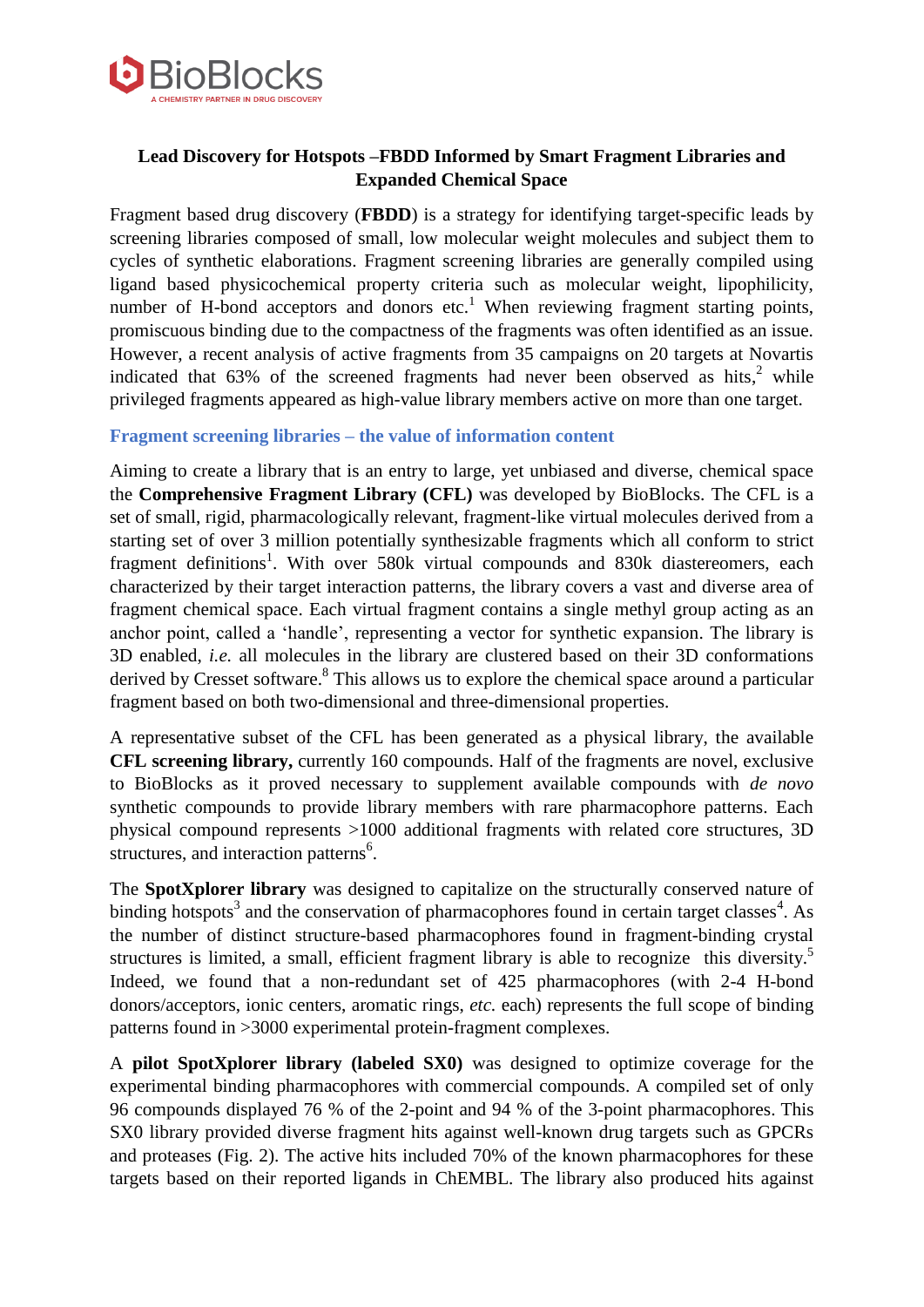

newly identified target proteins, such as the SETD2 methyltransferase and two viral proteins of SARS-CoV-2: the main protease 3CLPro, and the NSP3 macrodomain.<sup>5</sup>



**Figure 2** A) 425 pharmacophores represent the variety of binding patterns found in >3000 publicly available fragment-protein complexes. Due to the limited complexity of fragments, we optimized the SpotXplorer library for the coverage of 2- and 3-point pharmacophores. B) The SX0 library provides diverse fragment hits (highlighted in the relevant plate positions) against a panel of three GPCRs and thrombin. The hits represent the majority of binding patterns observed in the known fragment-sized ligands of these targets (4-11 SX0 hits *vs.* 43-81 fragments reported in ChEMBL).

## **Combining SpotXplorer pharmacophores with tractable, unbiased CFL chemical space**

An improved strategy for lead finding and development utilizes both screening libraries presented in this paper. The approach consists of initial screening with the **SpotXplorer library** utilizing its efficient pharmacophore coverage to identify the key binding pharmacophores that are mirrored in the physical CFL inventory and the power of the CFL's built-in follow-up strategy to find analogues for those hits.

As **CFL** and **SXL** fragments encode pharmacophore and chemical profiles in different ways, we have established a correspondence between the two definitions and utilized it to interrogate the virtual CFL starting from either library. The virtual CFL space is then available to explore the wider chemical space around the confirmed hits, thus nominating further compounds for hit-to-lead follow-up. By creating this connection between libraries, we are not only connecting ligand-based and structure-based fragment spaces, but also enabling a powerful and focused lead finding strategy.

## **Hit follow up – Fragment Analog Workflow**

The CFL screening library has been screened against a wide range of targets including SGK1, HPGDS and NSD2<sup>7</sup>. Follow-up of these hits invariably led to low  $\mu$ M activity compounds with high ligand efficiency suitable for lead development. Application of the hit follow-up protocol for SGK1 hits has resulted in a novel, potent lead series<sup>7,9</sup>.

Following up on **CFL fragment(s)** to find more hit-to-lead candidates involves making fingerprint-based searches in the virtual **CFL** space. These can result in a large number of **CFL** fragments (Fig. 1B), with varying degrees of similarity to the originally identified fragment(s). The follow-up process, carried out in multiple cycles, investigates fragment analogues, possibly revealing new, unexpected chemotypes and scaffolds.

Established CFL protocols enable follow-up from any fragment hit set (Fig. 1).